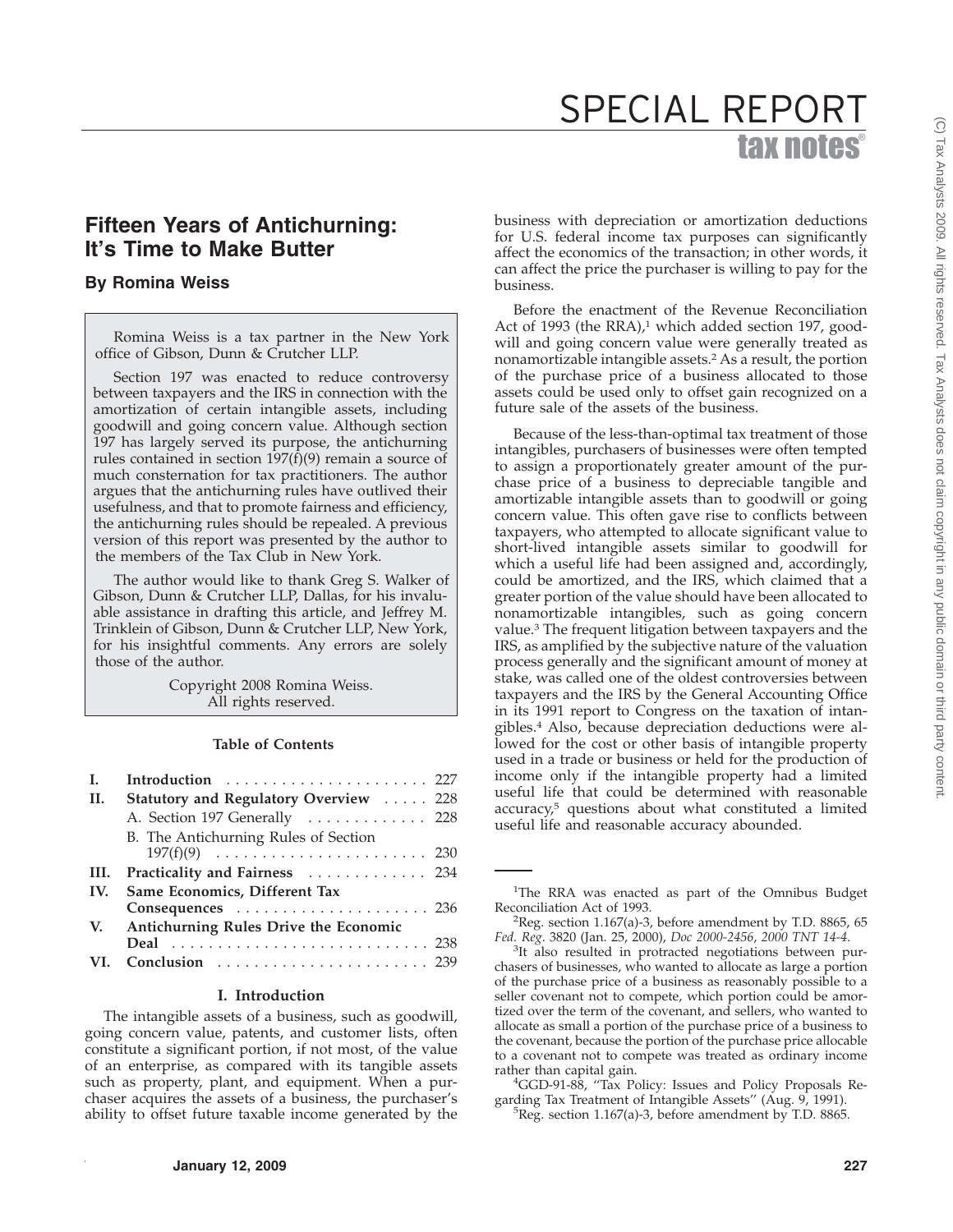Legislation similar to that eventually enacted was first proposed on July 25, 1991, with the GAO report following shortly thereafter.6 In 1992 the Supreme Court granted certiorari in *Newark Morning Ledger Co. v. United States*, <sup>7</sup> a case involving some of the relevant issues, and it issued its decision on April 20, 1993.8 The taxpayer, Newark Morning Ledger Co. (as successor to the Herald Co.), was a newspaper publisher that had acquired eight newspapers and continued to publish them under their existing names.<sup>9</sup> The taxpayer allocated \$67.8 million of the purchase price, an amount equal to the publisher's estimate of future profits to be derived from some identified subscribers (more than 450,000) to the eight newspapers as of the date of the merger, to an intangible asset it called ''paid subscribers.'' The subscribers' contracts were terminable at will by the subscribers and did not require advance subscription payments. The taxpayer claimed depreciation deductions for the paid subscribers on a straight-line basis over the estimated useful lives for average at-will subscribers of different types (which had been calculated using actuarial tables and various other statistical factors), and the IRS challenged those deductions.

In the litigation that ensued, the government argued that the asset ''paid subscribers'' was indistinguishable from goodwill, which was specifically prohibited from being depreciated by Treasury regulation section 1.167(a)-3, as in effect at the time. However, the government stipulated to the taxpayer's estimates of the useful life of the asset and did not contest the techniques used to calculate the taxpayer's estimate of the total value of the asset.10

A divided Supreme Court held 5 to 4 that if a taxpayer is able to prove with reasonable accuracy that an intangible asset that the taxpayer uses in a trade or business or holds for the production of income has a value that wastes over an ascertainable period of time, the taxpayer may depreciate the value of the asset over the asset's useful life regardless of how much the asset appears to reflect the expectancy of continued patronage. The Supreme Court cautioned that the taxpayer's burden of proof was substantial and would often prove too great to bear.11 In this case, that the government had stipulated to the taxpayer's estimates and calculations seemed to play an important role in the decision.

In response, Congress enacted section 197,<sup>12</sup> in part because the ''severe backlog of cases in audit and litigation'' was ''a matter of great concern.''13 Tax practitioners generally greeted the new section 197 with enthusiasm.14 What practitioners may not have realized was that 15 years after enactment, they would still be spending significant time and energy grappling with the antiabuse provisions in section  $197(f)(9)$  (the antichurning rules), which were intended to prevent taxpayers from converting a nonamortizable intangible into an amortizable section 197 intangible.<sup>15</sup> Experience seems to have proven section 197 to have been a success in reducing controversies between taxpayers and the IRS in this area. The author believes, however, that because the antichurning rules are complex, appear now to be unfair, result in transactions with almost identical economics having different tax consequences, and cause taxpayers to restructure their nontax-motivated business transactions to avoid the rules, the time has come for the repeal of the antichurning rules in section 197(f)(9).

### **II. Statutory and Regulatory Overview**

Although section 197 was enacted in 1993, proposed regulations were not issued until early 199716 and were not finalized until January 2000.17 Also, the final regulations issued in January 2000 included proposed regulations18 that elaborated on specific issues related to partnerships, and those proposed regulations were finalized in November 2000.19 Since then, there has been no significant guidance from the IRS or Treasury on these issues.20

### **A. Section 197 Generally**

Section 197 permits taxpayers to amortize the adjusted basis of those intangible assets that constitute amortizable section 197 intangibles ratably over 15 years, beginning with the month in which they are acquired.21

Section 197 intangibles comprise the following: (1) goodwill; (2) going concern value; (3) workforce in place, including its composition and terms and conditions of its

<sup>16</sup>Notice of Proposed Rulemaking (REG-209709-94), 62 Fed. *Reg*. 2336 (Jan. 16, 1997), *Doc 97-1565*, *97 TNT 14-15*. 17T.D. 8865, 65 *Fed. Reg*. 3820 (Jan. 25, 2000). 18Notice of Proposed Rulemaking (REG-100163-00), 65 *Fed.*

*Reg*. 3903 (Jan. 25, 2000), *Doc 2000-2661*, *2000 TNT 20-68*. 19T.D. 8907, 65 *Fed. Reg*. 69667 (Nov. 20, 2000), *Doc 2000-*

*29700*, *2000 TNT 224-3*. Also, T.D. 9257 (Apr. 7, 2006), *Doc 2006-6817*, *2006 TNT 68-7*, amended the rules applicable to some

insurance contracts under section 197. <sup>20</sup>*See, e.g.*, LTR 200724009 (Feb. 13, 2007), *Doc 2007-14269*, *2007 TNT 117-26*; LTR 200551018 (Sep. 15, 2005), *Doc 2005-25828*, *2005 TNT 247-18*; and Rev. Rul. 2004-49, 2004-1 C.B. 939, *Doc 2004-9500*, *2004 TNT 87-8*. 21Section 197(a).

<sup>6</sup> H.R. 3035, 137 *Cong. Rec*. E2706 (July 25, 1991); GGD-91-88, ''Tax Policy Proposals Regarding Tax Treatment of Intangible Assets'' (Aug. 9, 1991). <sup>7</sup>

*Cert. granted*, 503 U.S. 970 (Apr. 6, 1992). <sup>8</sup>

*Newark Morning Ledger Co. v. United States*, 507 U.S. 546 (1993), *Doc 93-4810*, 93 TNT 87-1.

 $\frac{9}{10}$ *Id.* 

<sup>&</sup>lt;sup>11</sup>Id.<br><sup>12</sup>Unless otherwise indicated, all section references are to the Internal Revenue Code of 1986, as amended.

<sup>13</sup>Omnibus Budget Reconciliation Act of 1993, conference report on section 197, H.R. Rep. 213, 103d Cong., 1st Sess.

<sup>&</sup>lt;sup>14</sup>See, e.g., New York State Bar Association (NYSBA) Tax Section, ''Report on Proposed Legislation on Amortization of Intangibles,'' *Tax Notes*, Nov. 25, 1991, p. 943. Section 197, as

<sup>&</sup>lt;sup>15</sup>Omnibus Budget Reconciliation Act of 1993, Conference Report on section 197, H.R. Rep. 213, 103d Cong., 1st Sess.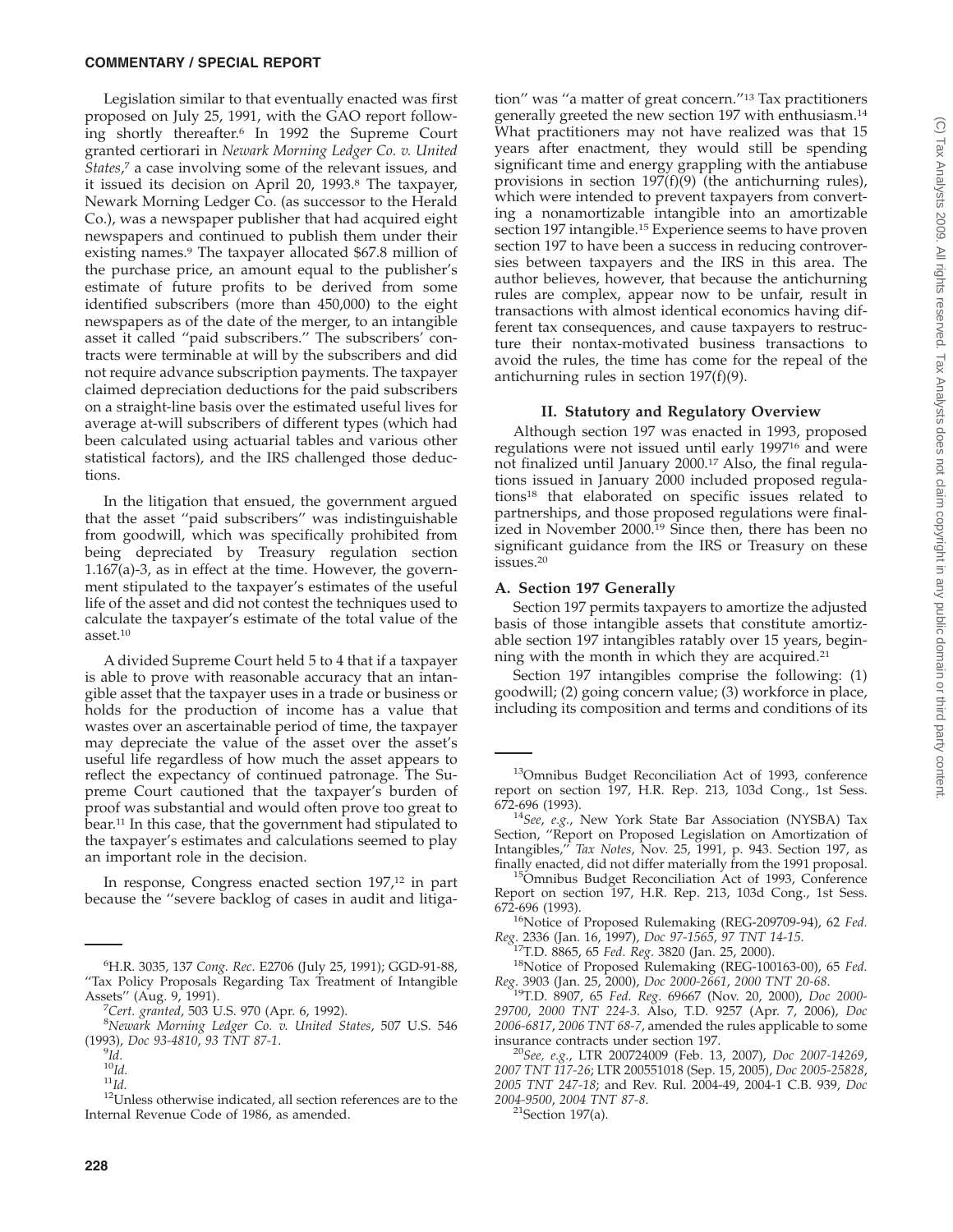employment; (4) business books and records, operating systems, or any other information base (including lists or other information regarding current or prospective customers); (5) any patent, copyright, formula, process, design, pattern, know-how, format, or other similar item; (6) any customer-based intangible, meaning composition of market, market share, and any other value resulting from the future provision of goods or services pursuant to relationships (contractual or otherwise) in the ordinary course of business with customers, and, in the case of a financial institution, deposit base and similar items; (7) any supplier-based intangible, meaning any value resulting from future acquisitions of goods or services pursuant to relationships (contractual or otherwise) in the ordinary course of business with suppliers of goods or services to be used or sold by the taxpayer; (8) any item similar to those listed in (3) through (7) above; (9) any license, permit, or other right granted by a governmental unit or an agency or instrumentality thereof; (10) any covenant not to compete (or other arrangement to the extent it has substantially the same effect) entered into in connection with an acquisition (directly or indirectly) of an interest in a trade or business or substantial portion thereof; and (11) any franchise, trademark, or trade name.<sup>22</sup>

Intangibles specifically excluded from the definition of section 197 intangibles are: (1) any interest in a corporation, partnership, trust, or estate, or under an existing futures contract, foreign currency contract, notional principal contract, or other similar financial contract; (2) any interest in land; (3) any computer software that is readily available for purchase by the public, is subject to a nonexclusive license, and has not been substantially modified, and other computer software that is not acquired in a transaction (or series of related transactions) involving the acquisition of assets constituting a trade or business or substantial portion thereof; (4) any of the following items if not acquired in a transaction or series of related transactions involving the acquisition of assets constituting a trade or business or a substantial portion thereof: (a) any interest in a film, sound recording, videotape, book, or similar property; (b) any right to receive tangible property or services under a contract or granted by a governmental unit or agency or instrumentality thereof; (c) any interest in a patent or copyright; and (d) to the extent provided in reg. section  $1.197-2(c)(13)$ , any right under a contract (or granted by a governmental unit or an agency or instrumentality thereof) if the right has a fixed duration of less than 15 years or is fixed as to amount and would otherwise be recoverable under a method similar to the unit-of-production method; (5) any interest under an existing lease or tangible property or any existing indebtedness (except as provided regarding financial institutions); (6) any right to service indebtedness that is secured by residential real property unless the right is acquired in a transaction (or series of related transactions) involving the acquisition of assets (other than those rights) constituting a trade or business or substantial portion thereof; and (7) any fees for professional services and any other transaction costs incurred by parties to a transaction regarding which any portion of the gain or loss is not recognized under sections 351 through 368.23

To constitute an amortizable section 197 intangible, a section 197 intangible must have been acquired after August 10, 1993, the date of enactment of section 197, and must be held in connection with the conduct of a trade or business or an activity engaged in for the production of income.24 Intangibles, other than (1) franchises, trademarks, or trade names; (2) covenants not to compete entered into in connection with an acquisition of an interest in a trade or business or a substantial portion thereof; and (3) licenses, permits, or other rights granted by a governmental unit or an agency or instrumentality thereof that are self-created rather than acquired will not constitute amortizable section 197 intangibles unless they are created in connection with a transaction (or series of related transactions) involving the acquisition of assets constituting a trade or business or a substantial portion thereof.25

If an asset constitutes an amortizable section 197 intangible, no other depreciation or amortization deduction is allowed with respect to it.26 Thus, if a covenant not to compete constitutes an amortizable section 197 intangible, a taxpayer must amortize any portion of the purchase price of a business allocated to the covenant over 15 years, even if, under prior law, that amount would have been amortizable over the term of the covenant.27

Section 197(f) contains special rules that affect the applicability and operation of section 197. Among them is a rule that provides that if a section 197 intangible is acquired in a nonrecognition transaction under section 332 (complete liquidations of subsidiaries), section 351 (transfers to controlled corporations), section 361 (nonrecognition of gain or loss to corporations), section 721 (contributions to partnerships), section 731 (distributions from partnerships), section 1031 (like-kind exchanges), section 1033 (involuntary conversions), or in a transaction between members of an affiliated group that files a consolidated income tax return, the transferee steps into the shoes of the transferor for purposes of applying section 197 regarding the amount of the transferee's adjusted basis that does not exceed the transferor's adjusted basis in the section 197 intangible.28 The Treasury secretary is authorized to issue regulations as may be

<sup>22</sup>Section 197(d).

<sup>&</sup>lt;sup>23</sup>Section 197(e).<br><sup>24</sup>Section 197(c)(1). Two transition rules permitted elections regarding the effective date. A retroactive election was available to apply the newly enacted section 197 to property acquired after July 25, 1991, and on or before August 10, 1993. Temp. reg. section 1.197-1T(c). A separate election was available to apply prior law to property acquired under a written, binding contract in effect on August 10, 1993, and at all times thereafter through the date of acquisition of the property. Temp. reg. section 1.197-1T(d).

<sup>&</sup>lt;sup>25</sup>Section 197(c)(2); reg. section 1.197-2(d)(2)(iii).<br><sup>26</sup>Section 197(b).<br><sup>27</sup>*Id*. <sup>28</sup>Section 197(f)(2); reg. section 1.197-2(g)(2).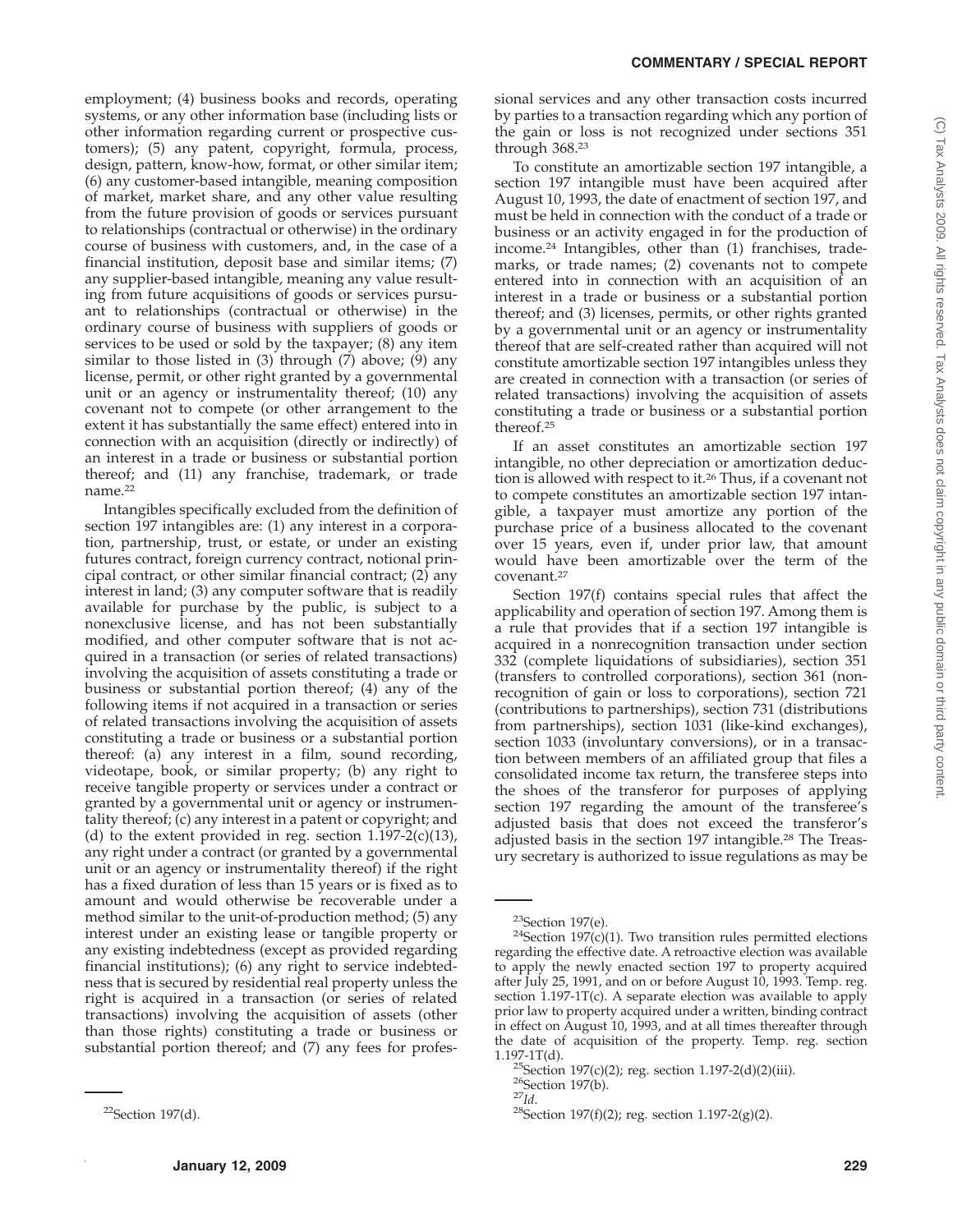# (C) Tax Analysts 2009. All rights reserved. Tax Analysts does not claim copyright in any public domain or third party content.(C) Tax Analysts 2009. All rights reserved. Tax Analysts does not claim copyright in any public domain or third party content

### **COMMENTARY / SPECIAL REPORT**

appropriate to carry out the purposes of section 197, including to prevent the avoidance of section 197 through related persons or otherwise.29

### **B. The Antichurning Rules of Section 197(f)(9)**

**1. Generally.** Section 197(f)(9) contains antichurning rules that exclude from the definition of amortizable section 197 intangible certain intangibles acquired in certain transactions. The conference report on section 197 states that those rules were enacted to ''prevent taxpayers from converting existing goodwill, going concern value, or any other section 197 intangible for which a depreciation or amortization deduction would not have been allowable under [prior] law into amortizable property.''30 Those rules have been explained and expanded through statutorily authorized Treasury regulations, are extremely complex (with several cross-references), and, in the author's view, serve as an enduring and unnecessary trap for the unwary.

The antichurning rules apply to except from the definition of amortizable section 197 intangible any otherwise amortizable section 197 intangible for which depreciation and amortization deductions would not have been allowed under prior law,<sup>31</sup> including specifically goodwill and going concern value if (1) the intangible was held or used at any time on or after July 25, 1991, and on or before August 10, 1993 (the transition period), $32$  by the taxpayer or a related person; (2) the taxpayer acquired the intangible from a person who held it during the transition period, and the user of the intangible does not change as part of the transaction; or (3) the taxpayer grants the right to use the intangible to a person (or a person related to that person) who held or used the intangible at any time during the transition period, but only if the transaction in which the taxpayer

grants the right and the transaction in which the taxpayer acquired the intangible are part of a series of related transactions.33

**2. Related person.** The antichurning rules define ''related persons'' as any persons that are related under sections 267(b) or 707(b)(1), in each case applied by substituting 20 percent for 50 percent, and any persons that are engaged in trades or businesses under common control, within the meaning of section  $41(f)(1)(A)$  and  $(B).^{34}$ 

**a. Section 267(b).** Section 267(b) defines ''related persons'' to include the following:

- members of a family, including only brothers and sisters (by whole or half blood), spouse, ancestors, and lineal descendants;
- an individual and a corporation, more than 20 percent of the value of the outstanding stock of which is owned directly or indirectly by or for that individual;
- two corporations that are members of the same controlled group under section 1563(a), with modifications;
- a grantor and a fiduciary of any trust;
- fiduciaries of different trusts, if the same person is the grantor of both trusts;
- a fiduciary of a trust and a beneficiary of such trust;
- a fiduciary of a trust and a beneficiary of another trust, if the same person is the grantor of both trusts;
- a fiduciary of a trust and a corporation, more than 20 percent of the value of the outstanding stock of which is owned directly or indirectly by or for that trust or the grantor of that trust;
- a person and an organization to which section 501 applies, and that is controlled, directly or indirectly, by that person or, if the person is an individual, by members of the person's family;
- a corporation and a partnership if the same persons own more than 20 percent of the value of the outstanding stock of the corporation and more than 20 percent of the capital or profits interests in the partnership;
- an S corporation and another S corporation, or an S corporation and a C corporation, if the same persons own more than 20 percent of the value of the outstanding stock of each corporation; and
- with some exceptions, an executor of an estate and a beneficiary of the estate.

Also, the following constructive ownership rules apply: (1) stock owned, directly or indirectly, by or for a corporation, partnership, estate, or trust is considered owned proportionately by or for its shareholders, partners, or beneficiaries; (2) an individual is considered as owning the stock owned, directly or indirectly, by or for the individual's family (which includes, for this purpose,

<sup>34</sup>Section 197(f)(9)(C)(i).

<sup>&</sup>lt;sup>29</sup>Section 197(g).<br><sup>30</sup>Omnibus Budget Reconciliation Act of 1993, conference report on section 197, H.R. Rep. 213, 103d Cong., 1st Sess. 672-696 (1993). Reg. section 1.197-2(h)(1)(ii) describes the purpose of the rules as being ''to prevent the amortization of section  $197(f)(9)$  intangibles unless they are transferred after the applicable effective date in a transaction giving rise to a significant change in ownership or use."<br> $31$ Section 197(f)(9)(A). Deductions allowable under section

<sup>1253(</sup>d)(2) or under an election under section 1253(d)(3), both as in effect before the enactment of section 197, relating to acquisitions of franchises, trademarks, or trade names, and deductions allowable under reg. section 1.162-11, relating to certain improvements by a lessee on leased property, are treated as deductions allowable for amortization under prior law. Reg.

section 1.197-2(h)(3).  $32$ The transition period has been defined based on the dates legislation similar to section 197 was first introduced in Congress under H.R. 3035, 137 *Cong. Rec*. E2706 (July 25, 1991), and the date of enactment of section 197. If a valid retroactive election applying section 197 to assets acquired after July 25, 1991, was made under temp. reg. section 1.197-1T, the transition period is merely one day, July 25, 1991. Reg. section 1.197-  $2(h)(4)$ .

<sup>&</sup>lt;sup>33</sup>Section 197(f)(9)(A); reg. section 1.197-2(h)(2). If an entity owned or used a section 197 intangible at any time during the transition period, and the entity no longer exists, the entity is nevertheless deemed to exist for purposes of determining whether the taxpayer acquiring the intangible is related to the entity. Reg. section  $1.197-2(h)(7)$ .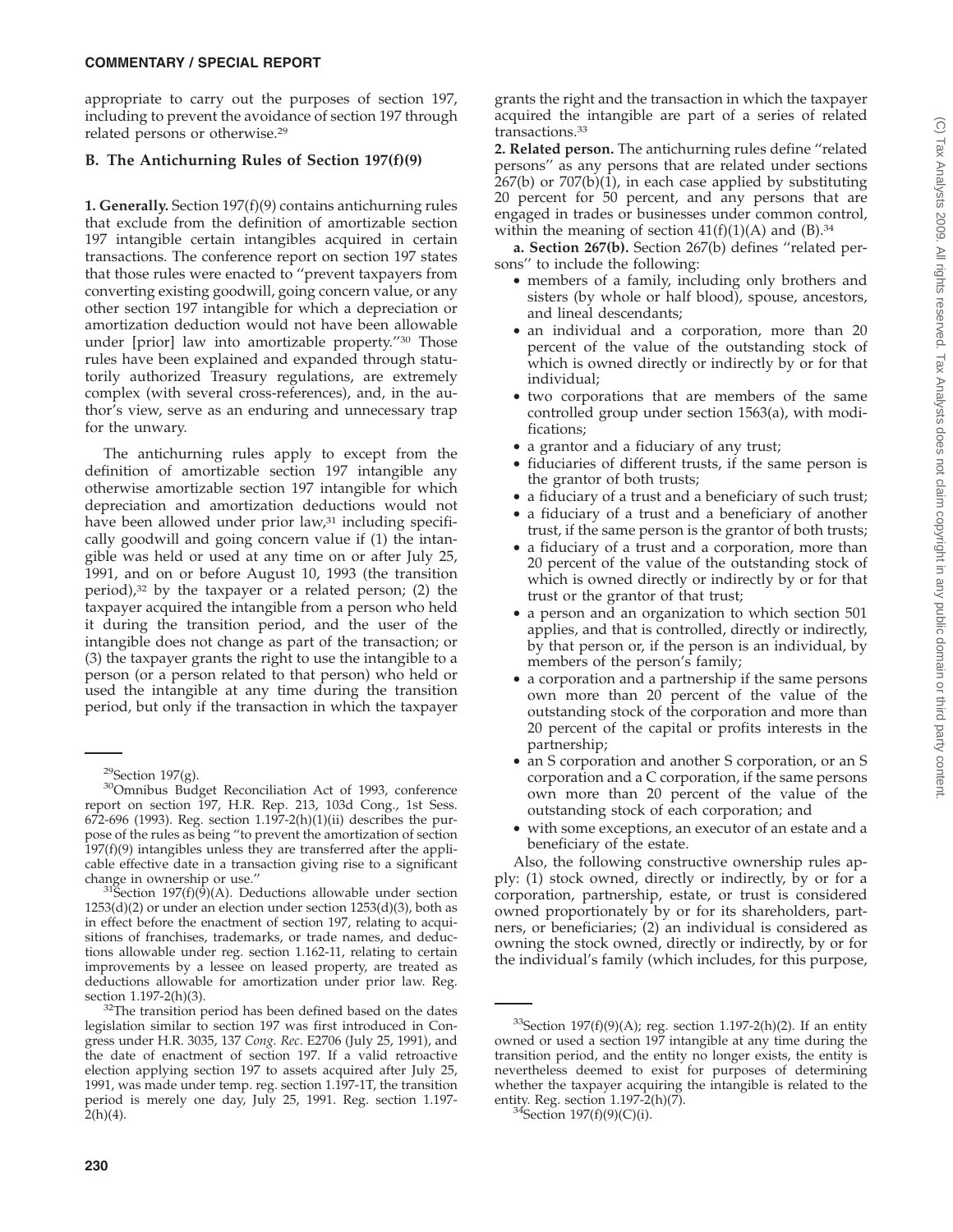only brothers and sisters, spouse, ancestors, and lineal descendants); and (3) an individual owning (otherwise than by the application of (2)) any stock of a corporation is considered as owning the stock owned, directly or indirectly, by or for the individual's partner (the partner stock attribution rule).35 Stock constructively owned by reason of clause (1) of the preceding sentence is treated as actually owned by that person for purposes of applying the constructive ownership rules to treat another as the owner of the stock.36

**b. Section 707(b)(1).** Section 707(b)(1) defines ''related persons'' to include the following:

- a partnership and a person owning, directly or indirectly, more than 20 percent of the capital or profits interest in the partnership; or
- two partnerships in which the same persons own, directly or indirectly, more than 20 percent of the capital or profits interests.

The constructive ownership rules that apply for purposes of section 267(b), other than the partner stock attribution rule, also apply for purposes of section 707(b)(1).37

### **c. Common control.**<sup>38</sup>

**i. Controlled group of corporations.** Section 41(f)(5) provides that the term ''controlled group of corporations'' has the meaning given to it by section 1563(a), with ''more than 50 percent'' substituted for ''at least 80 percent'' in section 1563(a)(1), without taking into account section  $1563(a)(4)$  and  $(e)(3)(C)$ . A controlled group of corporations includes any of three groups: a parentsubsidiary controlled group, a brother-sister controlled group, and a combined group.<sup>39</sup> A parent-subsidiary controlled group consists of one or more chains of corporations connected with a common parent corporation through stock ownership of at least 50 percent by vote or value, as long as the common parent owns at least 50 percent by vote or value of at least one of the other corporations, excluding from the calculation stock owned directly by any intermediary corporation.40 A brothersister controlled group consists of two or more corporations in which five or fewer persons who are individuals,

estates, or trusts (1) own 80 percent or more by vote or value of each corporation; and (2) own more than 50 percent by vote or value of each corporation, taking into account each person's ownership only to the extent of their smallest holding in any of the brother-sister corporations.41 A combined group consists of three or more corporations, each of which is a member of a parentsubsidiary controlled group or a brother-sister controlled group, and one of which is (1) a common parent corporation of a parent-subsidiary controlled group and (2) included in a brother-sister controlled group.<sup>42</sup> In making determinations regarding controlled groups of corporations, the excluded stock rules of section 1563(c) apply, which generally exclude nonvoting preferred stock and treasury stock.43 Finally, constructive ownership rules may provide for attribution. For parent-subsidiary controlled groups, the following rules apply<sup>44</sup>:

- stock is treated as owned by a corporation if the corporation has an option to acquire the stock;
- stock is treated as owned by a partner that owns an interest of 5 percent or more (by capital or profits) in a partnership that owns the stock, to the extent of the partner's interest in the partnership; and
- stock owned by or for an estate or trust is treated as owned by any beneficiary who has an actuarial interest of 5 percent or more in the stock, to the extent of that actuarial interest; and stock owned by or for any portion of a grantor or other similar trust is treated as owned by the grantor.

For brother-sister controlled groups, the same rules apply, with the addition of the following rules<sup>45</sup>:

- stock owned by or for a corporation is treated as owned by any person who owns 5 percent or more in vote or value of the corporation, to the extent of that person's ownership interest;
- stock is treated as owned by an individual if the stock is owned by or for the individual's spouse, unless the spouse has unfettered control of disposition of the stock and the individual does not have any of various connections to the corporation;
- stock is treated as owned by an individual if the stock is owned by or for the individual's children who are under 21 years of age; and if the individual is under 21, any stock owned by the individual's parents is treated as owned by the individual; and
- if an individual owns more than 50 percent of the total combined vote or value of stock in a corporation, the individual is treated as owning the stock in that corporation owned by or for his parents, grandparents, grandchildren, and children who are at least 21 years of age.46

**ii. Trades or businesses under common control.** The term ''trades or businesses under common control''

<sup>&</sup>lt;sup>35</sup>Although a discussion of the constructive ownership rules of section  $267(b)$  is beyond the scope of this article, it bears noting that given the proliferation of partnerships today, particularly in the context of alternative investing in private equity and hedge funds, many persons could, under the partner stock attribution rule, be treated as owning stock of other persons of

<sup>&</sup>lt;sup>36</sup>Section 267(c).<br><sup>37</sup>Section 707(b)(3).<br><sup>38</sup>Although section 197 refers to "common control" with a parenthetical cross-reference to section  $41(f)(1)(A)$  and  $(B)$ , only section  $41(f)(1)(B)$  addresses the term "common control," whereas section  $41(f)(1)(A)$  refers to a "controlled group of corporations.'' Because of the reference to both subparagraphs  $(A)$  and  $(B)$ , it appears that both subparagraphs apply, but this is yet another instance of the difficulties inherent in the anti-

churning rules.<br><sup>39</sup>Section 1563(a).<br><sup>40</sup>Section 1563(a)(1), by operation of section 41(f)(5); temp. reg. section 1.1563-1T(a)(2); *see* temp. reg. section 1.1563-  $1T(a)(2)(ii)$ , Example 4.

<sup>&</sup>lt;sup>41</sup>Section 1563(a)(2); temp. reg. section 1.1563-1T(a)(3)(i),(ii).<br><sup>42</sup>Section 1563(a)(3); temp. reg. section 1.1563-1T(a)(4).<br><sup>43</sup>Section 1563(c)(1).<br><sup>44</sup>Section 1563(d)(1).<br><sup>45</sup>Section 1563(d)(2).<br><sup>45</sup>Section 1563(d)(2

adopted children. Section 1563(e)(6)(C).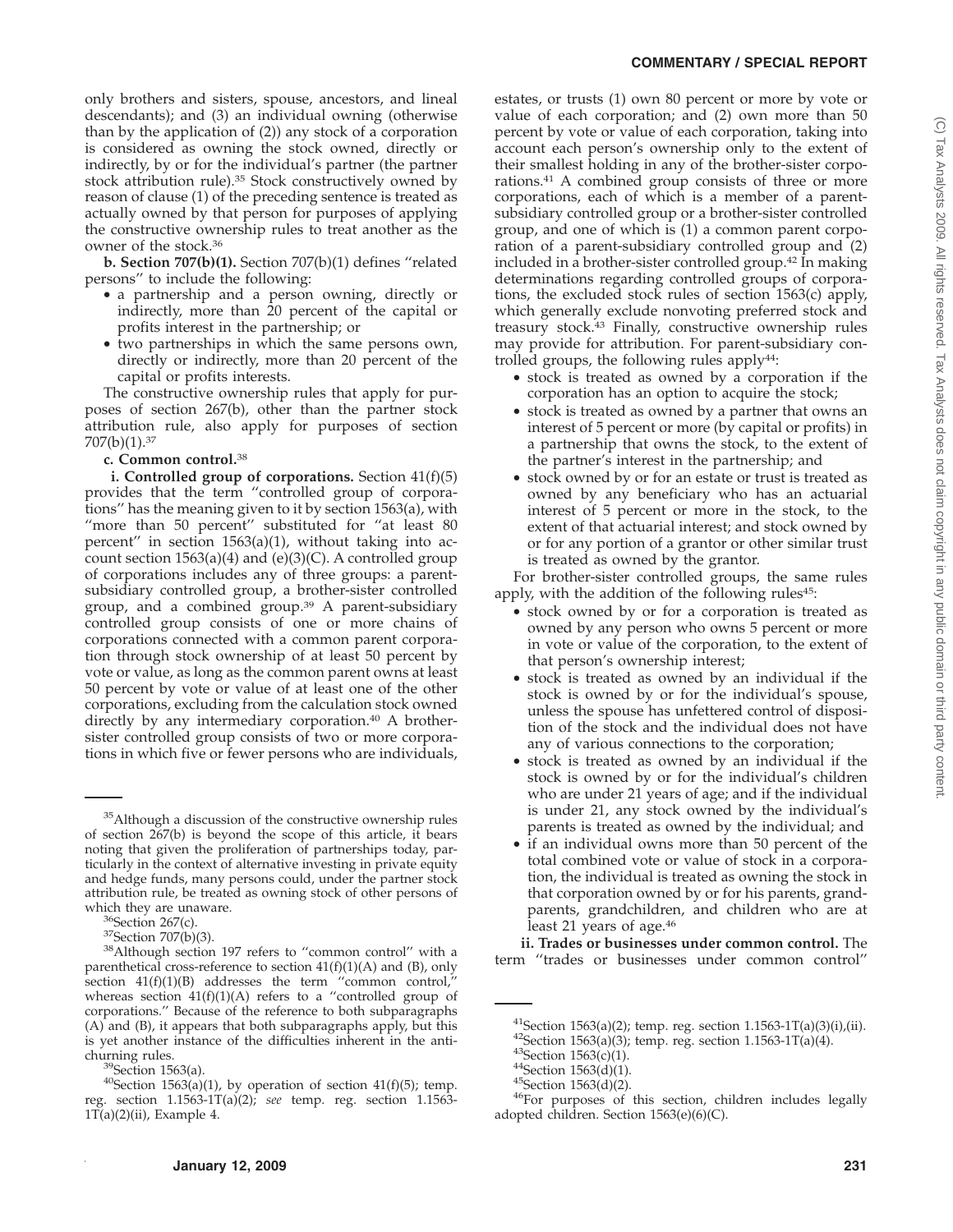means any group of trades or businesses that is either a parent-subsidiary group under common control, a brother-sister group under common control, or a combined group under common control.47 The rules refer to the term ''organization,'' which means a sole proprietorship, partnership, trust, estate, or corporation, and an organization may be a member of only one group of trades or businesses under common control.48

A parent-subsidiary group under common control consists of one or more chains of organizations that are connected through ownership of a controlling interest with a common parent organization, in which a controlling interest means more than 50 percent ownership by vote or value of a corporation or more than 50 percent of the capital or profits interest in a partnership, if (1) a controlling interest in each of the organizations, except the common parent organization, is owned by one or more of the other organizations; and (2) the common parent organization owns a controlling interest in at least one of the other organizations, excluding, in computing the controlling interest, any direct ownership interest by the other organizations.<sup>49</sup> The above calculations are made with options to acquire outstanding stock of a corporation treated as exercised.50

A brother-sister group under common control consists of two or more organizations if (1) the same five or fewer persons who are individuals, estates, or trusts own a controlling interest of each organization; and (2) those persons are in effective control of each organization, taking into account each person's ownership only to the extent of their smallest holding in any of the organizations.51 ''Controlling interest'' for those purposes means more than 80 percent ownership by vote or value of a corporation or of the capital or profits interests in a partnership, and ''effective control'' means 50 percent ownership by vote or value of a corporation or of the capital or profits interests in a partnership.52

A combined group under common control consists of a group of three or more organizations in which (1) each organization is a member of either a parent-subsidiary group under common control or brother-sister group under common control, and (2) at least one organization is the common parent organization of a parent-subsidiary group under common control and also a member of a brother-sister group under common control.53 In making determinations regarding trades or businesses under common control, both the excluded stock rules and constructive ownership rules similar to those detailed above for controlled groups of corporations apply.54

**d. Timing of determination.** The determination of whether persons are related is made both immediately before and immediately after the acquisition of the section 197 intangible.55 In the case of a series of related transactions, or a series of transactions that together comprise a qualified stock purchase under section 338(d)(3), the determination is made immediately before the earliest transaction in the series of transactions and immediately after the last transaction in the series of transactions.56

**e. De minimis rule.** Two corporations are not treated as related for purposes of the antichurning rules if (1) they would be treated as related persons solely by substituting ''more than 20 percent'' for ''more than 50 percent" in applying section  $267(f)(1)(A)$ , which defines the term ''controlled group''; and (2) each corporation possesses a beneficial ownership interest in the other's stock of less than 10 percent of the total vote and value of all shares outstanding.57 For purposes of applying this rule, the constructive ownership rules of section 318(a) apply, but (1) in applying the attribution ''from corporations'' rule of section 318(a)(2)(C), the 50 percent limitation does not apply; and (2) in applying the attribution "to corporations" rule of section  $318(a)(3)(C)$ , 20 percent is substituted for 50 percent.58

**f. Interaction with nonrecognition transactions.** Although a transferee in a nonrecognition transaction would generally step into the shoes of the transferor for purposes of applying section 197, the antichurning rules prevent amortization of a section 197 intangible, even if it was amortizable in the hands of the transferor before the transaction, if immediately after the transaction (or series of transactions) in which the intangible was acquired, the transferee was related to any person who held or used the intangible during the transition period.59

**3. Partnership rules.** If there is an increase in the basis of partnership property under section 732, 734, or 743, for purposes of applying the ''related person'' rules, each partner is treated as having owned and used its proportionate share of the partnership's assets.<sup>60</sup> In those cases, the partnership is treated as an aggregate, rather than as an entity, for purposes of applying the antichurning rules. In all other partnership situations, the antichurning rules are generally applied at the partnership level, rather than at the partner level.<sup>61</sup>

**a. Section 743(b).** If a partnership interest is sold or transferred on death and the partnership has in effect an election under section 754 (a section 754 election) or one is made for the tax year in which the transfer occurs or the partnership has a substantial built-in loss immediately after the transfer, the basis of partnership property

<sup>&</sup>lt;sup>47</sup>Reg. sections 1.41-6(a)(3)(ii) and 1.52-1(b).<br><sup>48</sup>*Id*.<br><sup>49</sup>Reg. section 1.52-1(c).<br><sup>50</sup>Reg. sections 1.52-1(c)(1) and 1.414(c)-4(b)(1).<br><sup>51</sup>Reg. section 1.52-1(d)(1).<br><sup>52</sup>Reg. section 1.52-1(d)(2) and (3).<br><sup>53</sup>Reg. s

<sup>&</sup>lt;sup>55</sup>Section 197(f)(9)(C)(ii).<br><sup>56</sup>Reg. section 1.197-2(h)(6)(ii)(B) and -2(k), examples 24 and

<sup>25.</sup>  ${}^{57}$ Reg. section 1.197-2(h)(6)(iv)(A).  ${}^{58}$ Reg. section 1.197-2(h)(6)(iv)(B).  ${}^{59}$ Reg. section 1.197-2(h)(10).  ${}^{60}$ Section 197(f)(9)(E).  ${}^{61}$ Reg. section 1.197-2(h)(12)(i) (the commissioner has the discretion, under the partnership antiabuse rule in reg. section 1.701-2(e), to determine whether the partner level is more appropriate).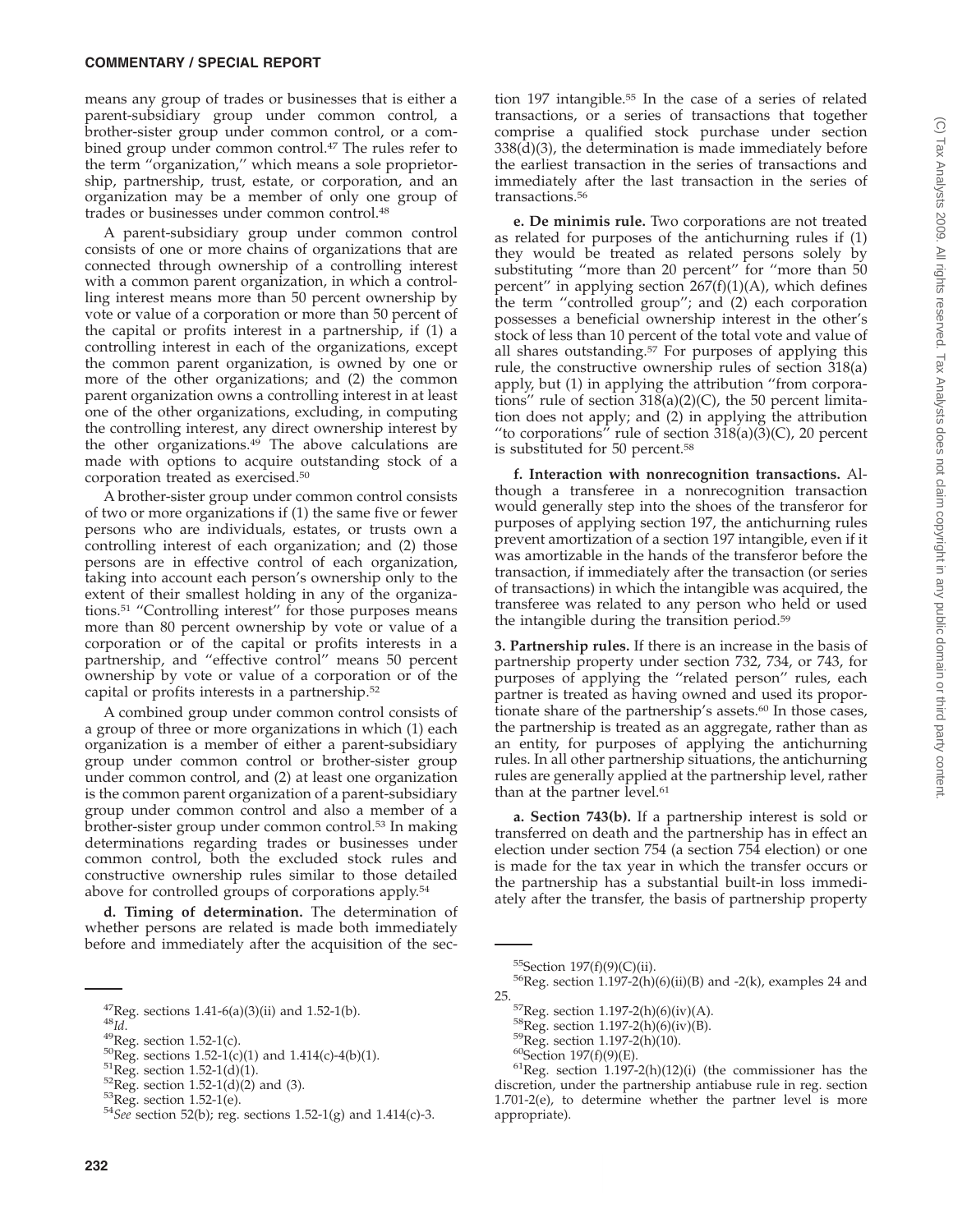is adjusted with respect to the transferee.62 The antichurning rules apply to those basis adjustments only if the transferee is related to the transferor, and they do not apply based on the transferee's relationship to the partnership or other partners.63

Also, in accordance with the exception to the antichurning rules for transfers on death in which basis is determined under section 1014 (discussed further below), the antichurning rules do not apply when a section 743(b) basis adjustment is made by reason of the death of a partner, with the new partner's basis determined under section 1014(a). In that situation, the new partner is treated for purposes of the antichurning rules as acquiring the interest from an unrelated person.<sup>64</sup>

**b. Section 732(d).** Section 732(d) permits a partner that receives a distribution of property other than money within two years of the partner's acquisition of the partnership interest from a partnership that did not have in effect a section 754 election at the time of the distribution to elect to treat the basis of that property as it would have been treated had the section 754 election been in effect.65 For purposes of the antichurning rules, adjustments under section 732(d) are analyzed as if the section 754 election had been in effect at the time of the acquisition of the partnership interest.<sup>66</sup>

**c. Section 732(b).** On a partnership's distribution of property to a partner in liquidation of the partner's interest in the partnership, the partner's basis in the property other than money distributed to the partner is equal to the partner's basis in its partnership interest (less any money received in the liquidating distribution).67 In accordance with the approach of treating each partner as owning and using its share of partnership intangibles, a liquidating distribution that includes an intangible is analyzed under the antichurning rules as if it were a transfer directly between partners — that is, the distributee partner is treated as receiving both its own share of the intangible and the share of each of the other partners. An increase in the basis of the distributed intangible is amortizable to the extent it does not exceed the other

unrelated partners' shares of unrealized appreciation.<sup>68</sup> The share attributable to the distributee partner (or any partner related to the distributee partner) may nonetheless be amortizable if that partner's interest was "cleansed" by acquisition in a transaction that was not subject to the antichurning rules.<sup>69</sup>

Despite application of the above rules, the antichurning rules may nevertheless continue to apply on a subsequent transfer of the intangible if the total unrealized appreciation of the intangible exceeds the section 732(b) basis adjustment at the time of the distribution (or if a portion of the intangible was otherwise not amortizable in the hands of the distributee).70

**d. Section 734(b).** If partnership property is distributed to a partner and the partnership has in effect a section 754 election or one is made for the tax year in which the transfer occurs, or there is a substantial basis reduction with respect to the distribution, the basis of the partnership in its assets is adjusted to reflect the recognition of gain or loss by the distributee partner.71 For purposes of the antichurning rules, when a section 734(b) adjustment applies to an intangible asset held by a partnership, the transaction is analyzed as if each continuing partner acquired an interest in the intangible from the distributee partner.72 Provided the continuing partner is not the distributee partner or related to the distributee partner, the antichurning rules will not apply to the continuing partner's share of any increase in basis in the intangible.<sup>73</sup> The continuing partner's share of the increase in basis may also be amortizable if that partner's interest was ''cleansed'' by acquisition in a transaction that was not subject to the antichurning rules.<sup>74</sup>

**e. Antiabuse rule.** The special rules applicable to partnership basis adjustments contain their own antiabuse rule, which is intended to prevent taxpayers from circumventing the antichurning rules by transferring title without a corresponding change in the user of the intangible.75 If an ''antichurning partner'' or a related person (other than the partnership) becomes or remains a direct user of the intangible that is treated as transferred, then the antichurning rules apply to deny amortization to the extent that the antichurning partner is treated as having transferred the intangible.<sup>76</sup> An antichurning  $\frac{62}{2}$ Section 743(b). A partnership has a substantial built-in loss partner means (1) regarding all intangibles held by a  $\frac{1}{2}$ 

regarding a transfer of property if the excess of (1) the partnership's adjusted basis in partnership property immediately after the transfer over (2) the fair market value of the partnership

property is greater than \$250,000. Section 743(d).<br><sup>63</sup>Reg. section 1.197-2(h)(12)(v).<br><sup>64</sup>Reg. section 1.197-2(h)(12)(viii).<br><sup>65</sup>Section 732(d). Also, the basis adjustment rules of section 732(d) will apply to a partner (regardless of whether an election has been made) if, at the time of the partner's acquisition of the partnership interest, (1) the fair market value of all partnership property other than money exceeded 110 percent of its adjusted basis to the partnership; (2) an allocation of basis under section 732(c) on a liquidation of the partner's interest immediately after the acquisition would have resulted in a shift of basis from property not subject to an allowance for depreciation, depletion, or amortization, to property subject to such an allowance; and (3) a basis adjustment under section 743(b) would change the basis to the partner of the property actually distributed. Reg. section 1.732-1(d)(4).

 ${}^{66}$ Reg. section 1.197-2(h)(12)(iii).  ${}^{67}$ Section 732(b).

<sup>&</sup>lt;sup>68</sup>Reg. section 1.197-2(h)(12)(ii).<br><sup>69</sup>*Id*. 70<br><sup>70</sup>Reg. section 1.197-2(h)(12)(ii)(C).<br><sup>71</sup>Section 734(a) and (b). A substantial basis reduction exists if the sum of (1) the amount of any loss recognized by the distributee partner regarding the distribution under section 731(a)(2); and (2) for any distributed property to which section 732(b) applies, the excess of the basis of the distributed property to the distributee partner (determined under section 732) over the adjusted basis of the distributed property to the partnership immediately before that distribution (as adjusted by section  $732(d)$ ) exceeds \$250,000. Section  $734(d)$ .

<sup>&</sup>lt;sup>72</sup>Reg. section 1.197-2(h)(12)(iv).<br><sup>73</sup>*Id.* 7<sup>4</sup>*Id.* 75Reg. section 1.197-2(h)(12)(vi). 7<sup>6</sup>Reg. section 1.197-2(h)(12)(vi)(A).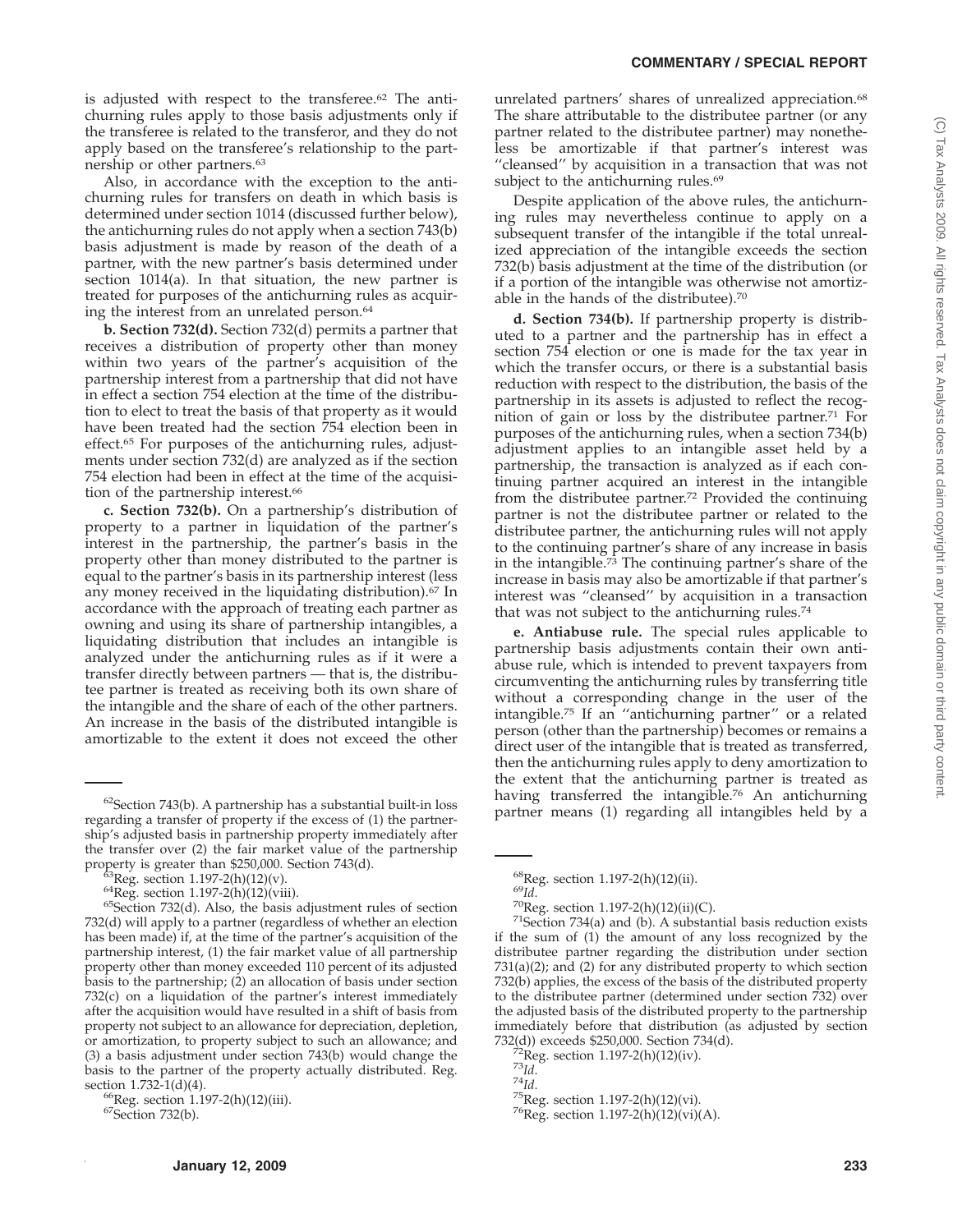partnership on or before August 10, 1993, any partner to the extent that (a) the partner acquired its interest in the partnership on or before August 10, 1993, or (b) the partner's interest was acquired from a person related to the partner on or after August 10, 1993, and that interest was not held by any person other than persons related to the partner at any time after August 10, 1993; or (2) regarding any section 197 intangible acquired by the partnership after August 10, 1993, that is not amortizable with respect to the partnership, any partner to the extent that (a) the partner's interest in the partnership was acquired on or before the date the partnership acquired the section 197 intangible, or (b) the partner's interest was acquired from a person related to the partner on or after the date the partnership acquired the section 197 intangible and that interest was not held by any person other than persons related to the partner at any time after the date the partnership acquired the section 197 intangible.<sup>77</sup>

**f. Section 704(c) allocations.** If a partner contributes property to a partnership and its tax basis differs from its book value, the disparity must be borne by the contributing partner and not shifted to any other partner.78 The regulations under section 704 provide three methods for accomplishing this goal (although other methods may be acceptable): the traditional method, the traditional method with curative allocations, and the remedial allocation method.79 If a partner contributes an asset (to which the section  $704(c)$  allocation rules apply) that was an amortizable section 197 intangible in its hands to a partnership, the partnership may generally use any of the allocation methods provided in section 704(c) with respect to the intangible, and the antichurning rules will not apply.80 If, however, a partner contributes a section 197 intangible that was not an amortizable section 197 intangible in its hands to a partnership, a noncontributing partner may receive only remedial allocations of amortization regarding the intangible, and only if (1) the noncontributing partner is not related to the partner that contributed the intangible; and (2) as part of a series of related transactions that includes the contribution of the section 197 intangible to the partnership, the contributing partner or a related person (other than the partnership) does not become or remain a direct user of the contributed intangible.81

**4. Exceptions.** The antichurning rules do not apply to acquisitions of section 197 intangibles by reason of death when basis is increased under section 1014(a).<sup>82</sup> Also, the antichurning rules do not apply if the intangible was an amortizable section 197 intangible in the hands of the transferor before an acquisition, and the acquisition and

<sup>77</sup>Reg. section 1.197-2(h)(12)(vi)(B). All references above to August 10, 1993, are treated as references to July 25, 1991, if the relevant party made a valid retroactive election under temp. reg.<br>section 1.197-1T. Reg. section 1.197-2(h)(12)(vi)(C).

the transaction in which the transferor acquired the intangible are not part of a series of related transactions.83

If the antichurning rules would otherwise apply to an acquisition, those rules will not apply if (1) the buyer would not be related to the seller but for the substitution of 20 percent for 50 percent in the related person rules; (2) the seller elects to recognize gain on the sale of the section 197 intangible; and (3) the seller, regardless of whether it is otherwise subject to tax, pays federal income tax on the gain at the highest rate imposed by section 1 (for noncorporate taxpayers) or section 11 (for corporations and tax-exempt entities).84 The antichurning rules will apply to the extent that the buyer's basis in the intangible exceeds the seller's recognized gain.<sup>85</sup>

Finally, the antichurning rules will not apply when an election is made under section 338 to treat a stock purchase as an asset purchase for U.S. federal income tax purposes, provided the new corporation deemed to have been created as a result of the election is not otherwise treated as related to the acquired corporation.<sup>86</sup>

**5. The general antiabuse rule.** A section 197 intangible that would otherwise qualify for amortization under section 197 will not qualify if one of the principal purposes of the transaction in which it is acquired is to avoid the requirement that the intangible be acquired after August 10, 1993, or to avoid the operation of the antichurning rules.87 A transaction will be presumed to have such a prohibited purpose if the acquisition does not effect a significant change in the ownership or use of the intangible.88 For example, if a section 197 intangible is acquired in a transaction (or series of related transactions) in which an option to acquire stock is issued to a party to the transaction, but the option does not trigger related person status under the antichurning rules, the antiabuse rule may apply.89

### **III. Practicality and Fairness**

Recently, issues regarding the amortization of basis increases in goodwill have arisen in connection with transactions in which investment management, private equity, or hedge fund firms have engaged in initial public offerings (IPOs). Some of those entities were, before their IPOs, classified as partnerships for U.S. federal income tax purposes, but used a corporate entity to go public, using an umbrella partnership real estate investment trust (UPREIT), or UP-C, structure. $90$  A new C corporation would be created. That C corporation would sell shares to the public, and the cash raised by the C corporation would be used to purchase interests in the partnership from the existing owners. The partnership

- 
- 
- 

<sup>&</sup>lt;sup>78</sup>Section 704(c).<br><sup>79</sup>Reg. section 1.704-3.<br><sup>80</sup>Reg. section 1.197-2(h)(12)(vii)(A).<br><sup>81</sup>Reg. section 1.197-2(h)(12)(vii)(B).<br><sup>82</sup>Section 197(f)(9)(D); reg. section 1.197-2(h)(5)(i). *See, e.g.*, LTR 199949037 (Sept. 1, 1999), *Doc 1999-38767*, *1999 TNT 238-17*.

<sup>&</sup>lt;sup>83</sup>Reg. section 1.197-2(h)(5)(ii).<br><sup>84</sup>Section 197(f)(9)(B); reg. section 1.197-2(h)(9).<br><sup>85</sup>Reg. section 1.197-2(h)(9)(ii).<br><sup>86</sup>Reg. section 1.197-2(h)(8) and -2(k), Example 23.<br><sup>87</sup>Section 197(f)(9)(F).<br><sup>88</sup>Reg. sectio S-1, filed June 11, 2007; Evercore Partners Inc., SEC Form S-1, filed May 12, 2006.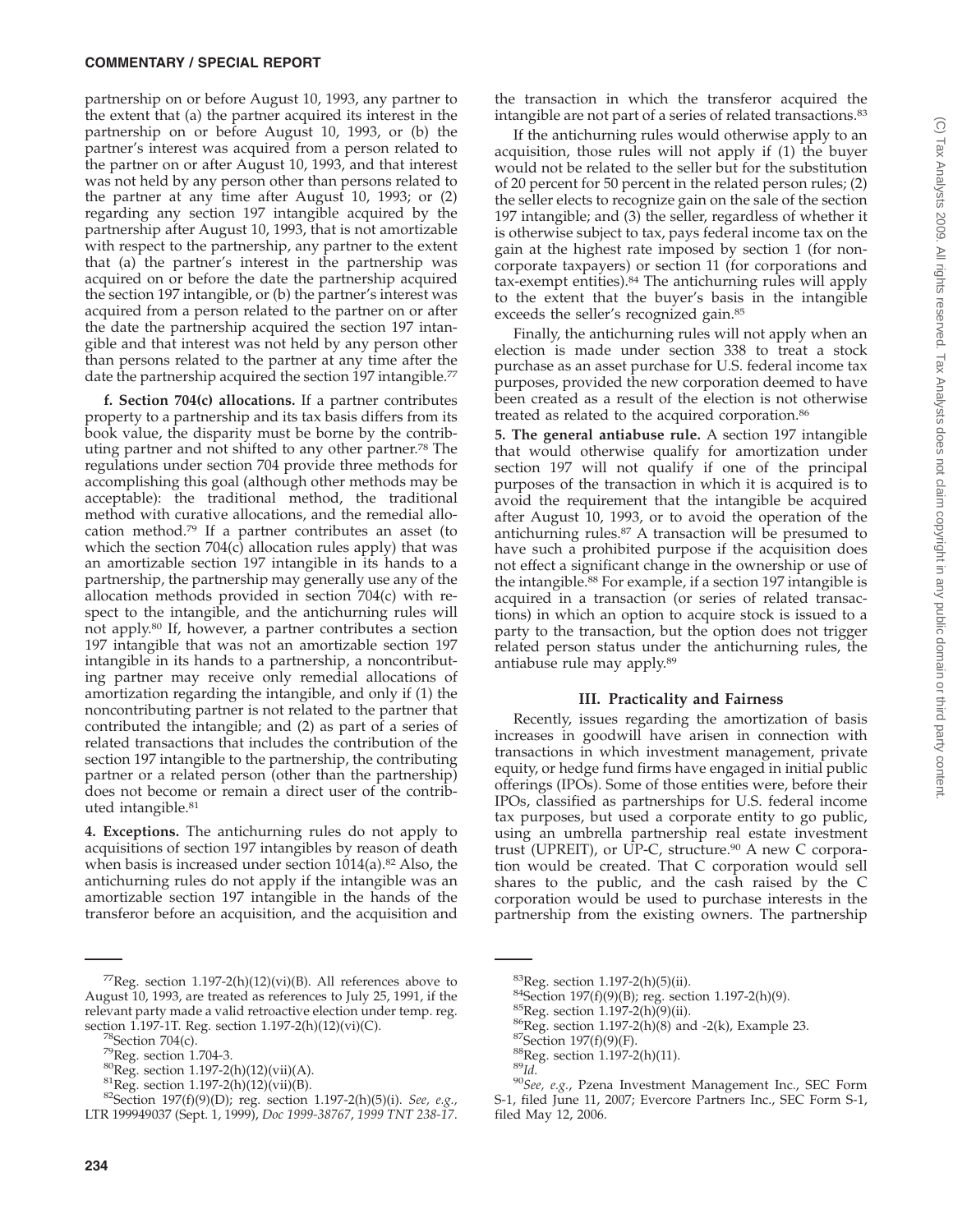would make a section 754 election for the year of the sale (if it did not already have one in place), and the C corporation would obtain a basis step-up for the portion of the assets of the partnership that it was treated as acquiring. The existing partners would also have the right, over time, to exchange their interests in the partnership for interests in the C corporation so that they could obtain liquidity. Those later exchanges of partnership interests for stock in the C corporation would be taxable transactions for U.S. federal income tax purposes.

Most of the value attributable to those types of businesses is goodwill, such that the basis step-up to the C corporation was primarily reflected in a section 197 intangible, and the amortization deductions associated with that basis increase would have significant value. Because the investment bankers believed the public would not pay for the value of the amortization deductions through a higher price per share on the IPO, the C corporation would enter into a tax receivables agreement with the selling partners under which the C corporation would be required to pay 85 percent of the tax benefit provided by the amortization deductions arising from the initial sale of partnership interests to the C corporation and from future taxable conversions of partnership interests to stock of the C corporation by the sellers of the partnership interests. Those payments would be treated as additional purchase price regarding the partnership interests, and because they were made after the year in which the sale or exchange occurred, a portion of each payment would be treated as interest. The portion of each additional payment that was treated as additional purchase price would further increase the basis in the intangible.91 Because of the significant value attached to these amortization deductions, it was necessary to ensure that in the case of a business that existed on or before August 10, 1993, the antichurning rules did not apply. Those IPOs were done to provide liquidity to the existing partners, to create a publicly traded security that the business could use to compensate its employees, and, in the case of IPOs that were primary offerings rather than secondary sales, to raise capital for the business. None of those IPOs were undertaken with a principal purpose of converting existing goodwill into an amortizable asset. Those IPOs would have been undertaken even if the amortization deductions associated with the increase in the basis of the goodwill were not available.<sup>92</sup>

In those situations, because the basis increase arose under section 743, the antichurning analysis was applied to determine whether the C corporation was related to any of the continuing partners in the partnership.93 Because the ownership structure of the partnership might itself have been complex with partnership interests held by upper-tier partnerships and overlapping ownership among those partnerships, the application of the related person rules, with their inherent complexity and all of their cross-references and modifications, became daunting. Although tax practitioners generally do not shy away from applying complex rules,<sup>94</sup> the time and effort expended in navigating those rules is not well-spent given that the antichurning rules themselves are, from a policy perspective, no longer necessary. The antichurning rules apply to intangible assets that were held by the taxpayer on or before August 10, 1993 (and on or after July 25, 1991). Over time, it is likely that the value of any such intangible asset has changed significantly, whether increasing or decreasing. It would seem unlikely, although not impossible, that taxpayers would engage in sales of businesses to related persons to achieve an amortizable increase in the basis of their intangible assets rather than for valid business reasons, as was the case in the IPOs described above.<sup>95</sup>

Also, the antichurning rules can apply only to businesses that existed on August 10, 1993. If a business was started on or before August 10, 1993, such that a section 197 intangible had already been created by August 10, 1993, the antichurning rules could apply at any point in the future; whereas if the same business was started on August 11, 1993, the antichurning rules could never apply. This potentially disparate treatment of entities created at different times now appears capricious and unfair.

Finally, if the antichurning rules were to apply to prevent a section 197 intangible from being an amortizable section 197 intangible, the rules would apply not only to prevent the amortization of the value of intangible assets subject to the antichurning rules as of August 10, 1993, but to all of the increase in value of the intangible assets since then. This result is also unfair,

<sup>&</sup>lt;sup>91</sup>To reflect the additional basis, the adjusted basis of the intangible is increased as of the beginning of the month of the addition, and the additional amount, if amortizable, is amortized ratably over the remaining months in the original 15-year period. Reg. section 1.197-2(f)(2)(i). Legislation was proposed, but not enacted, in 2007 that would have caused any gain recognized by the sellers to be treated as ordinary income rather than capital gain for transactions in which there existed a tax receivables agreement. H.R. 3996, 110th Cong. (1st Sess. 2007).

 $92$ The UP-C structure described above, in which the existing partners retained their interests in the original partnership rather than converting their partnership interests to corporate stock in a nonrecognition transaction under section 351 at the time of the creation of the C corporation, provided the following tax benefits to the existing partners: (1) income earned by the **(Footnote continued in next column.)**

business that was characterized as capital gain rather than ordinary income would flow through to the partners and be taxed at the lower rates applicable to capital gains; (2) the partners' bases in their partnership interests would increase as income of the partnership was allocated to them, thereby reducing gain on a future exchange of interests for stock; and (3) in the case of a dividend-paying stock, a second level of tax could be avoided if the distributions from the operating partnership were made directly to the partners in the partnership

rather than having to pass through a C corporation.<br><sup>93</sup>Section 197(f)(9)(E).<br><sup>94</sup>This is, of course, how they make their money.<br><sup>95</sup>Although the author believes that the antichurning rules of section 197 $(f)(9)$  should be repealed, to the extent that there are still lingering concerns of abuse, the antichurning rules could be converted into a purely antiabuse rule, in which the determination of whether a ''churned'' intangible should be amortizable is made on a case-by-case basis.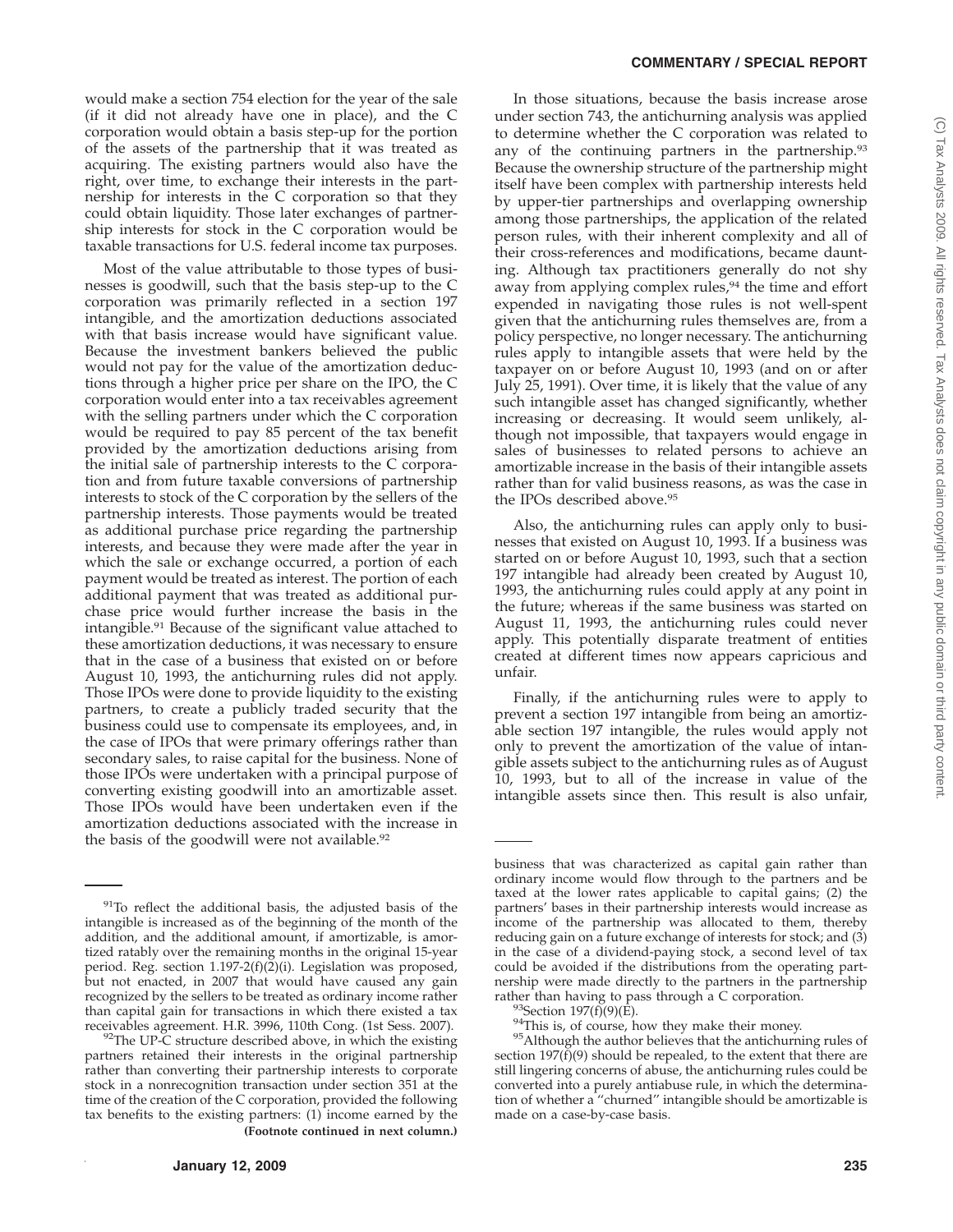given that fledgling businesses in 1993 may have grown to multimillion-dollar enterprises over the past 15 years.96

### **IV. Same Economics, Different Tax Consequences**

Since the early 1990s, when it started becoming widespread for states to adopt limited liability company statutes,<sup>97</sup> the check-the-box regulations were promulgated,<sup>98</sup> and some aspects of the U.S. federal income tax treatment of single-member and multiple-member LLCs in Rev. Rul. 99-599 and Rev. Rul. 99-6 were clarified,100 the use of LLCs to operate privately held businesses has proliferated. An LLC is classified, for U.S. federal income tax purposes, as either (1) an entity disregarded from its owner (a disregarded entity) if it has a single member or (2) as a partnership if it has more than one member.<sup>101</sup> Operating as an LLC is desirable because an LLC provides the limited liability of a corporation, avoids the double taxation associated with C corporations, and provides more flexibility in terms of the ability to divide the economics among its equity owners than an S corporation, which can have only one class of stock.102 An LLC also enables its owners to deliver a basis step-up in the assets of the LLC when interests in the LLC are sold.

For an LLC that is treated as a disregarded entity, a taxable acquisition of an interest in the LLC is treated as an asset purchase,<sup>103</sup> and for an LLC that is classified as a partnership, a taxable acquisition of an interest in the LLC from another member will provide a basis adjustment under section 743(b) if the LLC has in effect, or makes for the tax year in which the acquisition occurs, a section 754 election. The ability to deliver a step-up in the basis of its assets to a buyer can have major pricing implications in the context of a sale of a business. Not only is the buyer potentially able to amortize the higher basis in the tangible assets, but under section 197, to the extent that a portion of the purchase price is allocable to

goodwill or going concern value,104 the purchaser would generally expect to be able to amortize that amount on a straight-line basis over 15 years. In many cases, most of the value of a business is allocated to goodwill or going concern value.105 The value of those amortization deductions in reducing the U.S. federal income tax liability of the new owners of the business can therefore significantly increase the price a purchaser would be willing to pay for the business. Because of this significant value, the ability to amortize the goodwill or going concern value has become an issue in many acquisitions, in which it is important to ensure that the antichurning rules of section  $197(f)(9)$  do not apply to an acquisition for the purchaser to get the value for which it has bargained.

As discussed above, the antichurning rules are generally designed to prevent the amortization of goodwill when it would not otherwise be amortizable through sales to related parties, and provide complicated rules for determining when this has occurred. The rules, however, with their focus on form, are overbroad and prevent the amortization of goodwill following bona fide third-party purchases of businesses, rather than just serving the legitimate purpose of preventing tax avoidance.

This is best illustrated by an example that shows how one can achieve different results in two transactions that are almost identical from an economic perspective, with the antichurning rules seeming to constitute a trap for the unwary or unlucky. In the first situation, a woman started a business in 1990 that she operated as a sole proprietorship and that she contributed to a singlemember LLC in 2000. When her son graduated from medical school in 2004, she transferred to him as a gift a 1 percent interest in the LLC, even though she was disappointed that he would not be joining the business.106 All of the income, gain, loss, and deductions of the LLC were shared by the mother and the son in the ratio of 99 to 1. In 2006 an unrelated private equity (PE) fund wanted to buy the business, but wanted the mother to retain a 25 percent equity stake in the business because she would continue to operate the business after the acquisition. Accordingly, the PE fund purchased the son's entire interest in the LLC and an additional 74 percent of the equity of the LLC from the mother.

Assuming that the LLC had in effect, or made for the year of the acquisition, a section 754 election, the PE fund should be entitled to a basis step-up in the portion of the assets of the LLC attributable to its ownership interest in the LLC under section 743(b) that it would then seek to amortize or depreciate to offset the future taxable income generated by the LLC.107 Because a portion of the assets being acquired constitutes goodwill, it is necessary to

<sup>96</sup>The proof of this is that some of the businesses engaging in those IPOs were small enterprises in 1993, while other businesses engaging in those IPOs did not even exist then. All of those entities are today valued in the many millions of dollars.

 $t^{97}$ Wyoming first enacted an LLC statute in 1977, followed by Florida in 1982, but no other states enacted the statutes until after the IRS issued Rev. Rul. 88-76, 1988-2 C.B. 360, clarifying that LLCs would be treated as partnerships for U.S. federal income tax purposes. 1977 Wyo. Sess. Laws 512; Fla. Stat. Ann. sections 608.401 to -471. In a matter of a few years, all 50 states had enacted them, ending with Hawaii in 1996. Haw. Rev. Stat.<br>Ann. sections 428-101 to -1302.

<sup>&</sup>lt;sup>98</sup>Reg. section 301.7701-3.<br><sup>99</sup>Rev. Rul. 99-5, 1999-1 C.B. 434, *Doc 1999-2045*, 1999 TNT *10-6*.

<sup>100</sup>Rev. Rul. 99-6, 1999-1 C.B. 432, *Doc 1999-2092*, *1999 TNT*

<sup>10-7.&</sup>lt;br><sup>101</sup>Such a classification assumes that no check-the-box election has been made to treat the LLC as a corporation for U.S. federal income tax purposes. This assumption applies to the discussion of LLCs throughout this article.<br><sup>102</sup>Section 1361(b)(1)(D).<br><sup>103</sup>*Supra* note 99.

 $104$ Reg. sections 1.1060-1(a)(1) and 1.338-6. Goodwill and

going concern value are Class VII assets.<br><sup>105</sup>References to goodwill in the remainder of this report

include "going concern value."<br><sup>106</sup>The woman paid all applicable gift taxes on the transfer.<br><sup>107</sup>A more common structure would be for the PE fund to use debt to acquire a portion of the interests, that is, the LLC would borrow money that would be distributed to the mother and the son in connection with the acquisition, instead of using 100 percent equity. This, however, creates additional complications **(Footnote continued on next page.)**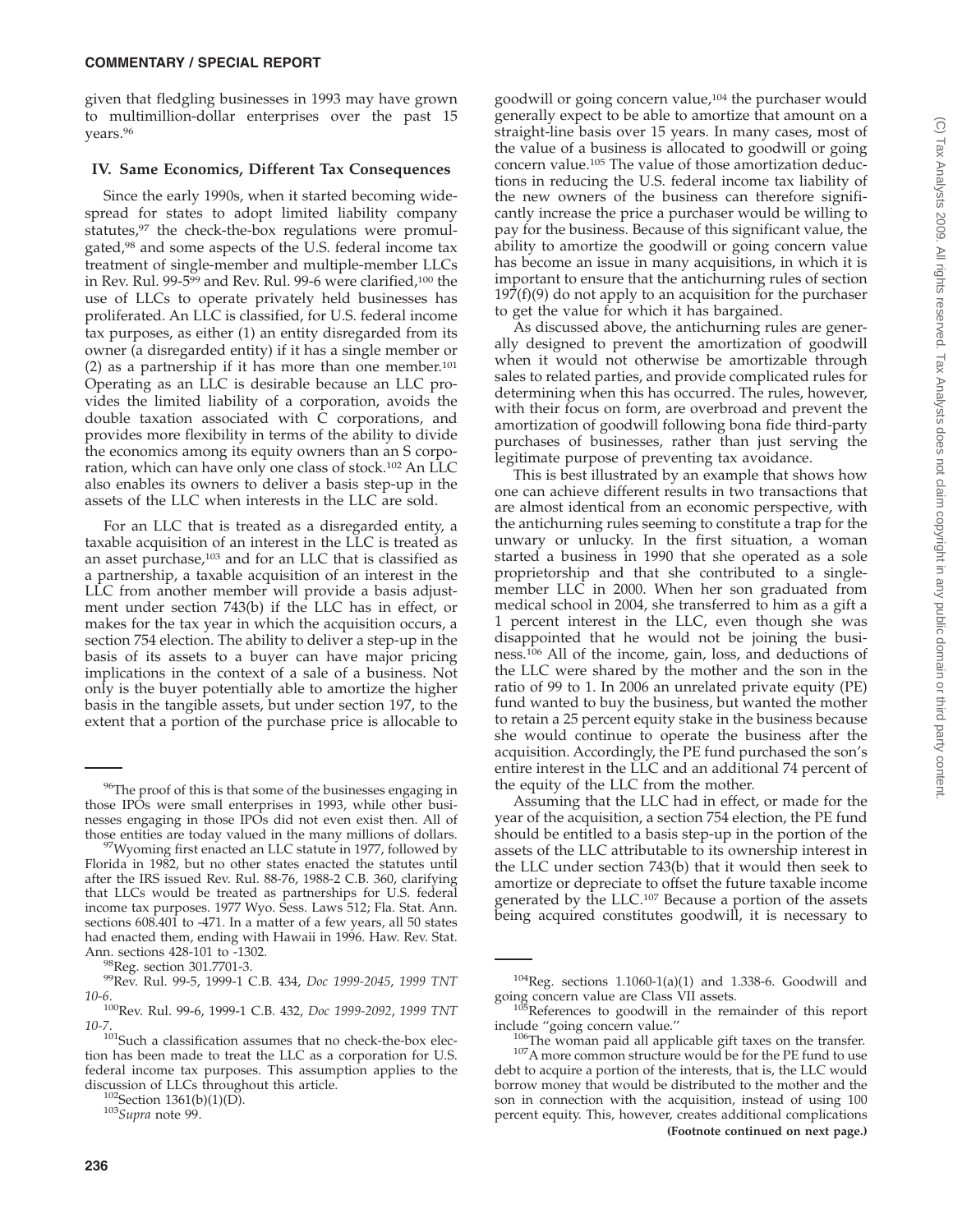ensure that the antichurning rules do not prevent the amortization of the goodwill. The general rule in section  $197(f)(9)$  provides that the goodwill will not be treated as an amortizable section 197 intangible if ''the intangible was held or used at any time on or after July 25, 1991, and on or before such date of enactment by the taxpayer or a related person.'' Under this general rule, the PE fund would be the taxpayer, and under the related person rule of section  $707(b)(1)$ , the LLC would be treated as a related person regarding the PE fund because the PE fund owns more than 20 percent of the capital and profits interests in the LLC, so that the antichurning rules would normally apply to the acquisition. However, the special rule applicable to increases in the basis of partnership property under section 743 contained in section 197(f)(9)(E), which provides that determinations are made at the partner level and each partner is treated as having owned and used that partner's proportionate share of the partnership assets, applies. As a result, it is the relationship between the "taxpayer," that is, the PE fund, and the mother that must be tested. Because the mother is not related to the PE fund, the antichurning rules do not apply.

The facts of the second situation are the same as in the first except that in 2003, the PE fund approached the woman regarding a potential acquisition of the business. The woman owned all of the interests in the LLC because although she intended to gift to her son a 1 percent interest in the LLC on his graduation from medical school, he had not yet graduated. In this case, the PE fund purchased from the mother 75 percent of the interests in the LLC. Under Rev. Rul. 99-5, the purchase is treated as an acquisition by the PE fund of a 75 percent undivided interest in each of the assets of the LLC, followed by a contribution to a newly formed partnership of a 25 percent interest in each of the assets of the LLC by the mother (with no stepped-up basis) and a contribution of a 75 percent interest in each of the assets of the LLC by the PE fund (with a stepped-up basis) under section 721. In this situation, because the PE fund's basis step-up did not arise under section 732, 734, or 743, the PE fund cannot rely on section  $197(f)(9)(E)$  to avoid the antichurning rules. Under section 197(f)(2) and reg. section 1.197-  $2(g)(2)$ , because the partnership acquired the section 197 intangible from a person in whose hands it was an amortizable asset in a transaction governed by section 721, the section 197 intangible contributed by the PE fund to the LLC should be amortizable by the LLC.

Reg. section  $1.197-2(h)(10)$  and  $-2(k)$ , Example 18, however, conclude that the antichurning rules apply not only to the portion of the intangible deemed contributed to the partnership by the mother, but also to the portion of the intangible deemed contributed to the partnership by the PE fund. Although the original deemed purchase of the assets was by a party (the PE fund) unrelated to the seller (the mother) such that the antichurning rules should not literally apply, at the end of the series of transactions that are deemed to occur under Rev. Rul.

99-5, the result reached is identical to that in section  $197(f)(9)(A)(i)$ , because the mother held the assets during the transition period and the mother and the partnership are related persons.108

This rule and the example in the regulations follow almost exactly the suggestion in the New York State Bar Association (NYSBA) Tax Section's ''Report on Issues to Be Addressed in Regulations Under Section 197.''109 The NYSBA report offered this fact pattern and concluded that the result under the statute — whether section  $197(f)(9)(A)(i)$  should trump section  $197(f)(2)$  — was unclear. Nevertheless, the NYSBA report suggested that for purposes of simplicity, the antichurning rules should apply, even though up to 80 percent of the deductions may be allocable to the new partner, because it would otherwise complicate the capital account maintenance rules if amortization were permitted for the new partner's share of the intangible but not for the continuing partner's share of the intangible. Despite the ''simplicity'' of the approach, the result, given the almost identical fact patterns and economics in the two situations described above — which are different only because of the timing of the PE fund's purchase relative to the son's graduation from medical school — seems patently unfair. $110$ 

One potential solution would be for a taxpayer to use a self-help mechanism in which the taxpayer would sell or transfer a portion of the LLC interest to form a new partnership before a sale to a third party. Given the form-driven nature of the antichurning rules, one would think this should be permissible. The NYSBA report discussed this type of situation as well — the creation of a partnership before a sale to a third party of an interest in the partnership for cash. The NYSBA report said the

regarding basis adjustments under section 734(b), which are not necessary to discuss for purposes of the argument here.

<sup>108</sup>Although the application of the rules is form-driven, the conclusion reached in the regulations is based on a substanceover-form step transaction approach. In contrast, if one acquires a section 197 intangible that was an amortizable section 197 intangible in the hands of the seller, and the transaction in which the intangible is acquired and the transaction in which the seller acquired the intangible are not part of a series of related transactions, the antichurning rules do not apply to the acquisition of the intangible, even if the acquirer is related to the party that sold the intangible to the seller. Reg. section 1.197- $2(h)(5)(ii)$ .

 $\frac{\partial^6 T_{\text{th}}}{\partial \theta^6}$  difference between the fact pattern in the NYSBA report and the example in the regulations is that the NYSBA report says that the parties ''previously contemplated'' the drop-down at the time of the asset sale, and the regulation says that the drop-down occurred ''immediately after'' the asset purchase. One can assume that if the drop-down occurred immediately after the asset purchase, then it was contemplated at the time of the asset purchase. NYSBA, ''Report on Issues to Be Addressed in Regulations Under Section 197" (Jan. 19, 1995), *Doc 95-724, 95 TNT 12-20;* reg. section 1.197-2(k), Example 18.

<sup>&</sup>lt;sup>110</sup>A question to ponder is whether the NYSBA report would have reached a different conclusion on this issue had the check-the-box regulations and Rev. Rul. 99-5, 1999-1 C.B. 434, already been issued, and the fact pattern described above become commonplace, when the NYSBA report was drafted. One with a revenue-raising mindset could, of course, argue that this disparate treatment could also be eliminated through the repeal of the generally taxpayer-favorable rule in section  $197(f)(9)(E)$ .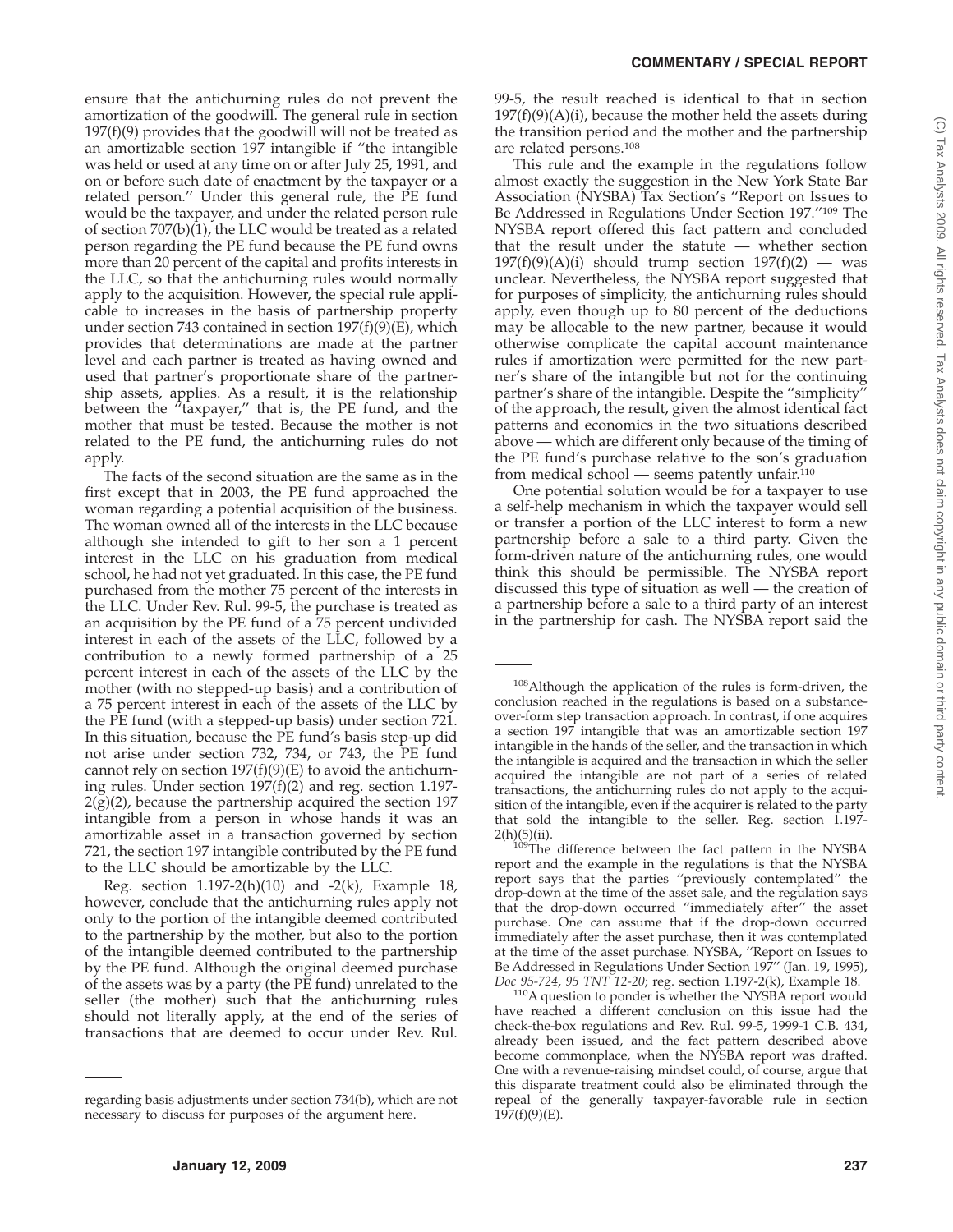choice of form should not implicate the antichurning rules, even though the result was the same as under the facts referenced in section  $197(f)(9)(A)(i)$  and the situation in which there is a disguised sale to a partnership. The NYSBA report recommended, and Example 17 of reg. section 1.197-2(k) ultimately confirmed, that the antichurning rules apply. The regulations under section 197 adopted the proposal of the NYSBA report in modified form. Reg. section 1.197-2(k), Example 19, provides that if a taxpayer forms a partnership with an affiliate and ''in a subsequent year, in a transaction that is properly characterized as a sale of a partnership for Federal income tax purposes,'' sells an interest in the partnership to a third party (and the partnership has in effect a section 754 election or one is made for the tax year in which the purchase of the partnership interest occurs), the thirdparty purchaser may amortize the basis increase in a section 197 intangible held by the partnership. It is left for the taxpayer to determine whether the step transaction doctrine might apply to conclude that the sale is not properly characterized as a sale of a partnership interest for U.S. federal income tax purposes in a situation in which the partnership was formed in contemplation of the sale. Also, the example in the regulations states that the sale of the partnership interest to a third party occurred in a year after the year in which the partnership was formed, suggesting that some time may need to pass between the formation of the partnership and the sale of the partnership interest to rely on the favorable conclusion reached in the example. The description of the fact pattern in the example makes it less than useful in many of the situations encountered by tax practitioners.<sup>111</sup>

### **V. Antichurning Rules Drive the Economic Deal**

Even more troubling are situations, such as the one described below, in which parties to a legitimate business transaction are forced to alter the economic deal to which they agreed to avoid the application of the antichurning rules.

A PE fund wanted to acquire an interest in an existing LLC (Opco LLC) that had been formed before August 10,

1993, and was owned equally by a father and son. The father was planning to retire, but the son would continue to operate the business after the acquisition by the PE fund. To align the interests of the son with those of the PE fund, the PE fund wanted the son to retain a 25 percent interest in Opco LLC. A portion of the purchase price was to be financed using debt, and the remainder with equity supplied by the PE fund.<sup>112</sup> In connection with the loan, the lenders wanted to obtain a lien on all of the assets of Opco LLC and a pledge of all of the interests in Opco LLC. Also, the PE fund wanted to ensure it had the unilateral ability to force a sale of the business to a third party without having to rely on a ''drag along'' right in the operating agreement of Opco LLC. To accomplish both of these goals, it was determined that Opco LLC should become a wholly owned subsidiary of a holding company LLC (Holdco LLC) and that Holdco LLC should be owned 75 percent by the PE fund and 25 percent by the son. That way, Holdco LLC could pledge to the bank all of the equity of Opco LLC rather than receiving a separate pledge of interests in Opco LLC from the PE fund and the son. Also, the PE fund, which was in control of Holdco LLC, could itself cause Holdco LLC to sell all of the interests in Opco LLC to a purchaser.

From a U.S. federal income tax perspective, this could easily be accomplished by having Opco LLC transfer all of its assets and liabilities to a newly formed LLC in exchange for interests in the newly formed LLC. That transaction would be disregarded for U.S. federal income tax purposes because the newly formed LLC would be a disregarded entity for U.S. federal income tax purposes. The newly formed LLC would then become the operating company, and Opco LLC would become Holdco LLC. The PE fund could then purchase 75 percent of the interests in Holdco LLC and would be entitled to a basis step-up under section 743(a), assuming a section 754 election were in place or were made by Opco LLC for the year in which the purchase occurred, and the portion of the goodwill of the business indirectly purchased by the PE fund would be amortizable by the PE fund. Such a structure would have been impractical, if not impossible, from a corporate law perspective because it would have required an asset transfer and obtaining all of the attendant consents.

Instead it was determined that the PE fund would create a new LLC, Holdco LLC. The PE fund would contribute the cash that would be used to purchase the interests in Opco LLC to Holdco LLC. The formation of Holdco LLC and the contribution of cash to Holdco LLC would be disregarded for U.S. federal income tax purposes because Holdco LLC would be wholly owned by the PE fund. It was then contemplated that the son would contribute a 25 percent interest in Opco LLC to Holdco LLC in exchange for a 25 percent interest in Holdco LLC, which would enable the son to retain his continuing interest in the business. The son's contribution of this interest in Opco LLC to Holdco LLC in exchange for an

<sup>&</sup>lt;sup>111</sup>This example changed from the proposed regulations under section 197 issued in 1997 to the final regulations that were issued in 2000. Notice of Proposed Rulemaking (REG-209709-94), 62 *Fed. Reg*. 2336 (Jan. 16, 1997), prop. reg. section 1.197-2(k), Example 17; T.D. 8865, 65 *Fed. Reg*. 3820 (Jan. 25, 2000), reg. section 1.197-2(k), Example 19. In the proposed regulations, this example said that the taxpayer formed the partnership with an affiliate and that the partnership interest was sold in an unrelated transaction. That language implied that if the partnership were formed in connection with the sale to the third party, no amortization would be permitted. The preamble to the final Treasury regulations stated that, in response to comments that the concept of an unrelated transaction creates a new standard for making determinations, the language of the example was changed and that existing step transaction principles would apply to making the determination of whether amortization would be permitted. This change would not seem to alter the result in a material way, but effectively admits a substance-over-form standard into these formalistic rules to reach a result that is less favorable to the taxpayer.

<sup>&</sup>lt;sup>112</sup>The use of debt and the implications of a basis step-up under section 734(b), while interesting to consider, are not necessary for purposes of this example.